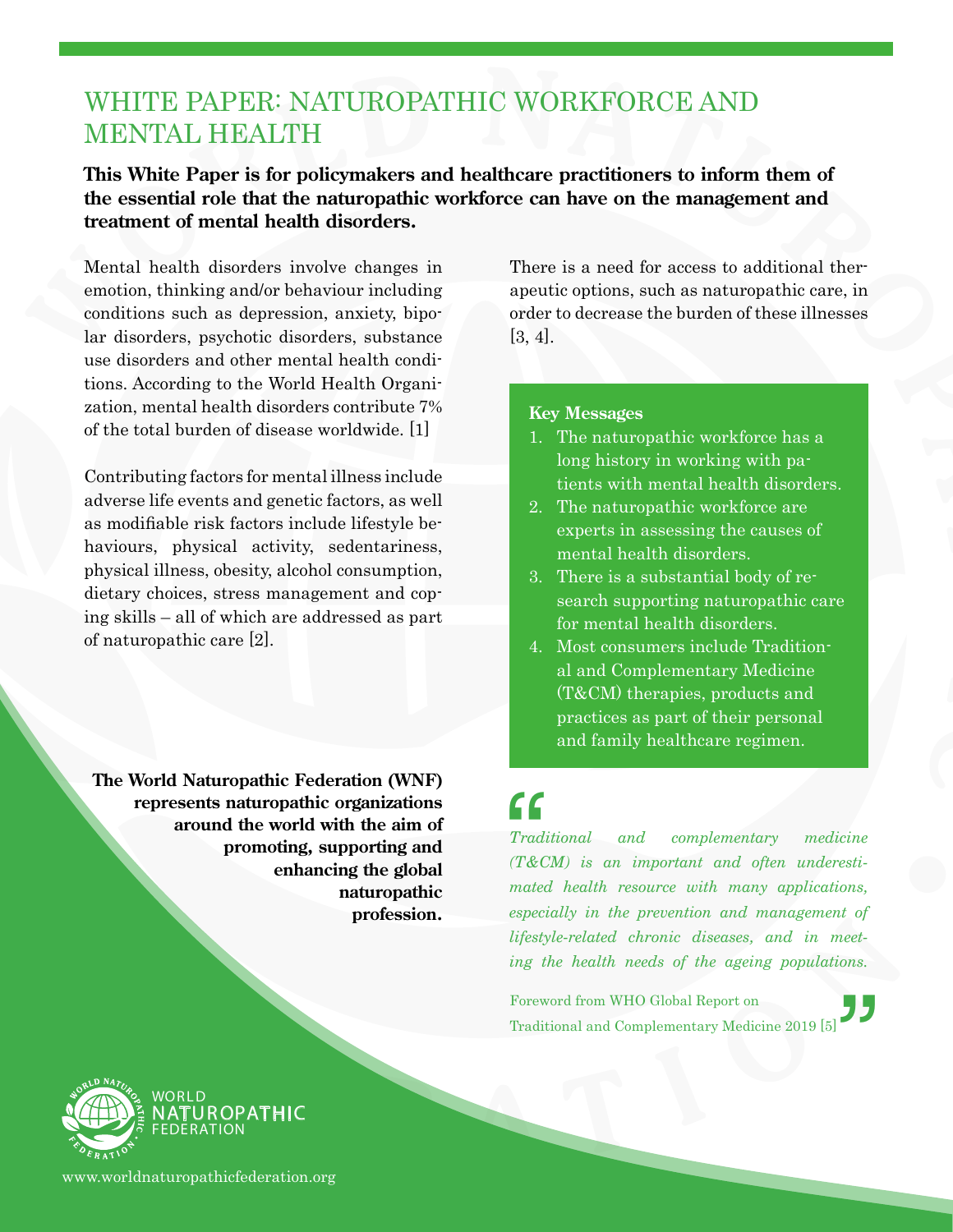

#### **The naturopathic workforce has a long history in working with patients with mental health disorders.**

A recent international cross-sectional study of naturopathic practice and patient characteristics, including 14 countries, revealed that the naturopathic workforce provides healthcare frequently for individuals with mental health disorders [6].

- Mental health concerns are the third most common reason for patients seeking naturopathic care. 15% of patient visits were related to mental health with anxiety, depression and stress being the most common [6].
- Patients with chronic diseases, such as mental health disorders, who were visit-

ing different practitioner groups indicated that they were the most satisfied with the services they received from naturopathic practitioners [7].

- The naturopathic profession has been instrumental in the development of nutritional psychiatry, the use of nutrients in the prevention and treatment of mental illness [2].
- The naturopathic lens is well-suited to complex conditions with its focus on complexity, addressing multiple causative factors and physiological systems concurrently [2].

#### **The naturopathic workforce are experts in assessing the causes of mental health disorders**

- A strength of the naturopathic profession is that it addresses lifestyle factors as an integral part of practice. Naturopathic practitioners support informed decision making and address diet, activity level, breathing, stress management, alcohol and smoking behaviours, microbiome, environmental pollutant exposure and other aspects of healthy living as part of their strategy for the treatment of mental disorders [2].
- The naturopathic approach recognizes the connection between a patient's psychological state and their functional and structural conditions [2].
- 98% of the naturopathic workforce engage in community education and health promotion activities, hence they are well-suited to play a more formal role in public health initiatives aimed at decreasing stigma and increasing health literacy [8].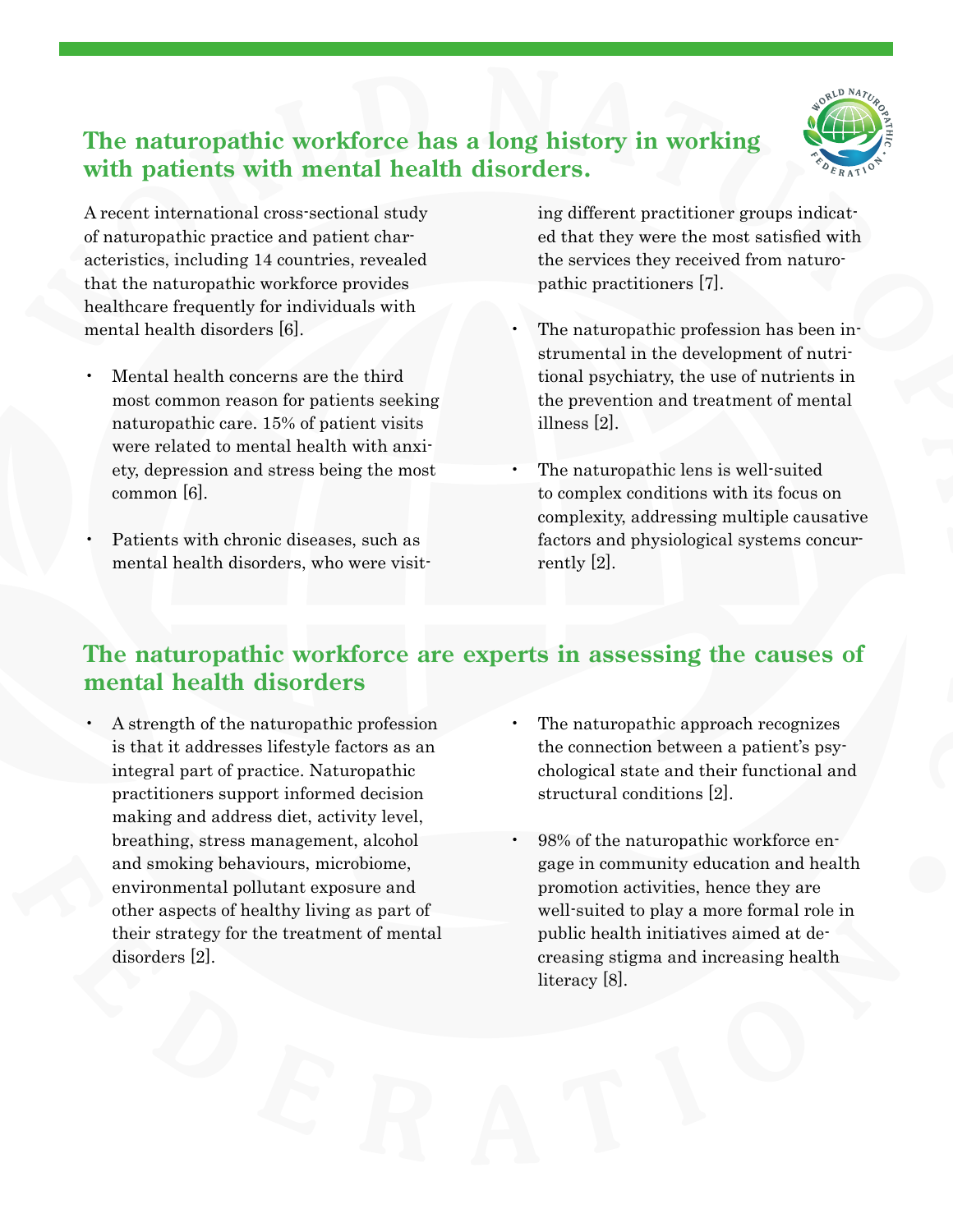#### **There is a substantial body of research supporting naturopathic care for mental health disorders.**

- A 2009 randomized-controlled trial involved 75 participants with moderate to severe anxiety. Participants were randomized to receive psychotherapy and a placebo supplement or standardized naturopathic care including a herbal medicine, a multi-vitamin supplement, dietary counselling and a relaxation technique. Participants receiving naturopathic care experienced a 57% reduction in anxiety symptoms, compared with 30% in the control group [9].
- A 2017 prospective observational study reported on 60 participants receiving naturopathic care as part of their health services at a community health center.

Average symptoms at baseline were consistent with moderate to severe depression and moderate anxiety. There was a significant reduction in average depression and anxiety symptoms. The mean reduction was 48% and 42%, respectively [10].

Meta-analyses have found a therapeutic benefit for a range of interventions used frequently by the naturopathic work force in the treatment of mental illness. These include omega-3 supplementation, exercise, herbal medicines such as St. John's Wort and Saffron, therapies targeting the microbiome, dietary counselling, yoga, and mind-body interventions  $[11 - 18]$ .

#### **Most consumers include Traditional and Complementary Medicine (T&CM) therapies, products and practices as part of their personal and family healthcare regimen.**

Globally, there is a need for more health professionals who are able to treat mental health disorders. In many low-and middle-income countries greater than 75% of individuals with depression do not receive any treatment [1]. In higher income countries, a significant number of patients do not find the commonly available treatments to be accessible, tolerable or effective.

- Naturopathic care is known for its diverse and flexible therapeutic approach to healthcare. It is individualized to each patient using a range of therapeutic modalities and practices [2].
- There is a growing trend for individuals to choose herbal remedies, vitamins and minerals as part of their healthcare regimen, especially when treating chronic concerns [19].
- It is common for the naturopathic workforce to perform or prescribe four or more different naturopathic therapeutic modalities or practices during a naturopathic visit with the most common being applied and clinical nutrition, lifestyle modifications, and herbal medicine [6].
- The most commonly available treatment options for mental disorders include pharmacotherapy and psychotherapy. However, due to adverse effects, high cost, and/or incomplete resolution of symptoms, many patients report that these options are intolerable, inaccessible, or ineffective [3].
- There is evidence that patients with mental illnesses prefer non-pharmacologic treatment options [20].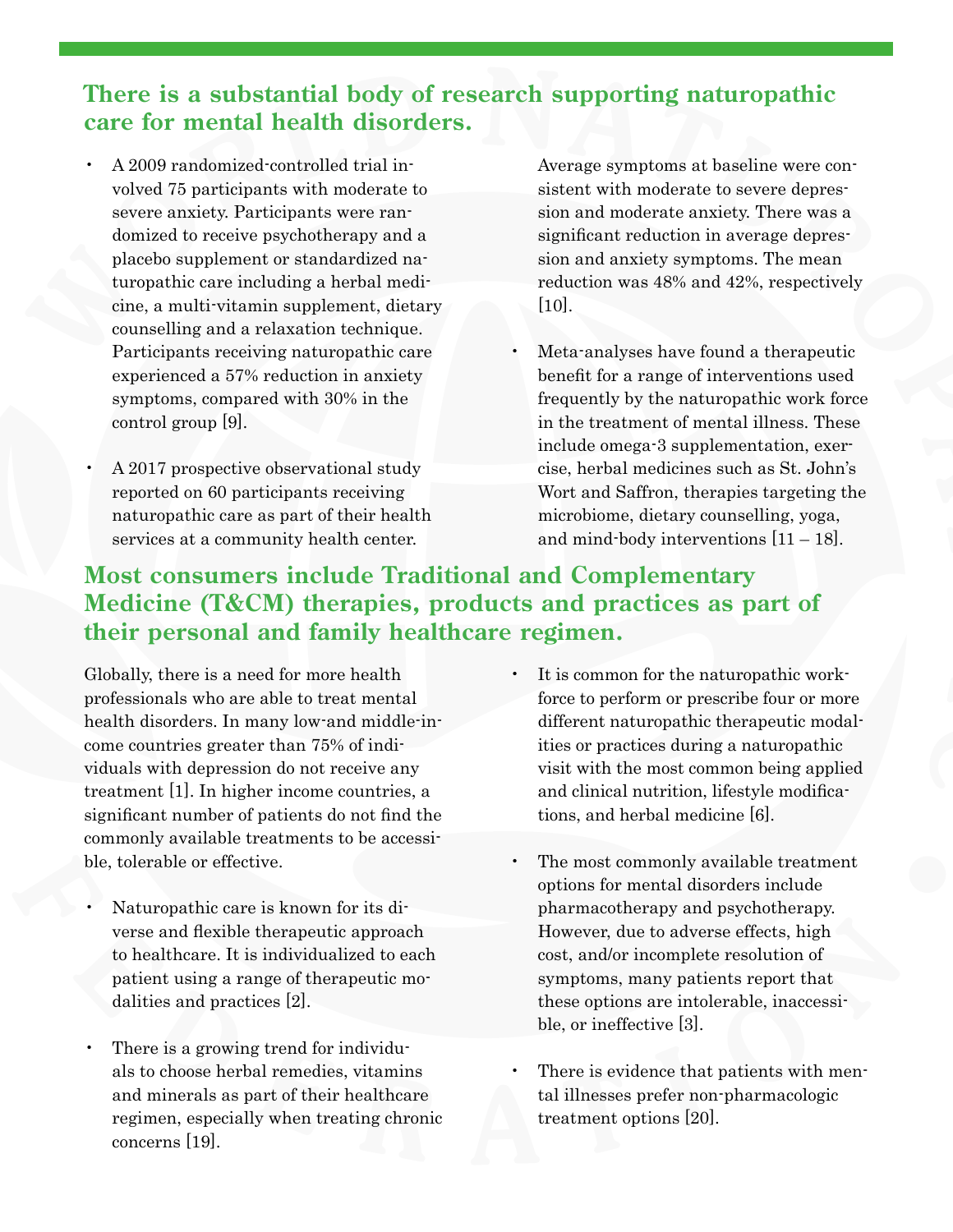### Overview of Naturopathy

According to the Health Technology Assessment on Naturopathy: [2]

- Naturopathy is a traditional system of medicine originating in Europe that is now part of T&CM around the world as naturopathy or naturopathic medicine.
- Naturopathy is defined by two philosophies and seven principles and naturopathic care is guided by distinct naturopathic therapies.
- As of 2021, there is a naturopathic workforce in over 108 countries, and it is estimated that the naturopathic workforce sees over 5.5 million patients globally per month.
- Naturopaths / naturopathic doctors provide healthcare for individuals experiencing mental health disorders at all stages of life. The naturopathic workforce is an untapped health resource to address the high burden of mental illness both as primary care practitioners and collaboratively with other healthcare professionals.
- Naturopathic practice is complex and multi-modal and incorporates core naturopathic therapies, modalities and practices including applied nutrition, clinical nutrition, herbal medicine, lifestyle modifications, mind-body medicine techniques, naturopathic physical medicine, hydrotherapy and other therapies based on jurisdictional regulations and level of education.

For more information contact the World Naturopathic Federation at info@worldnaturopathicfederation.org or visit our website at worldnaturopathicfederation.org



www.worldnaturopathicfederation.org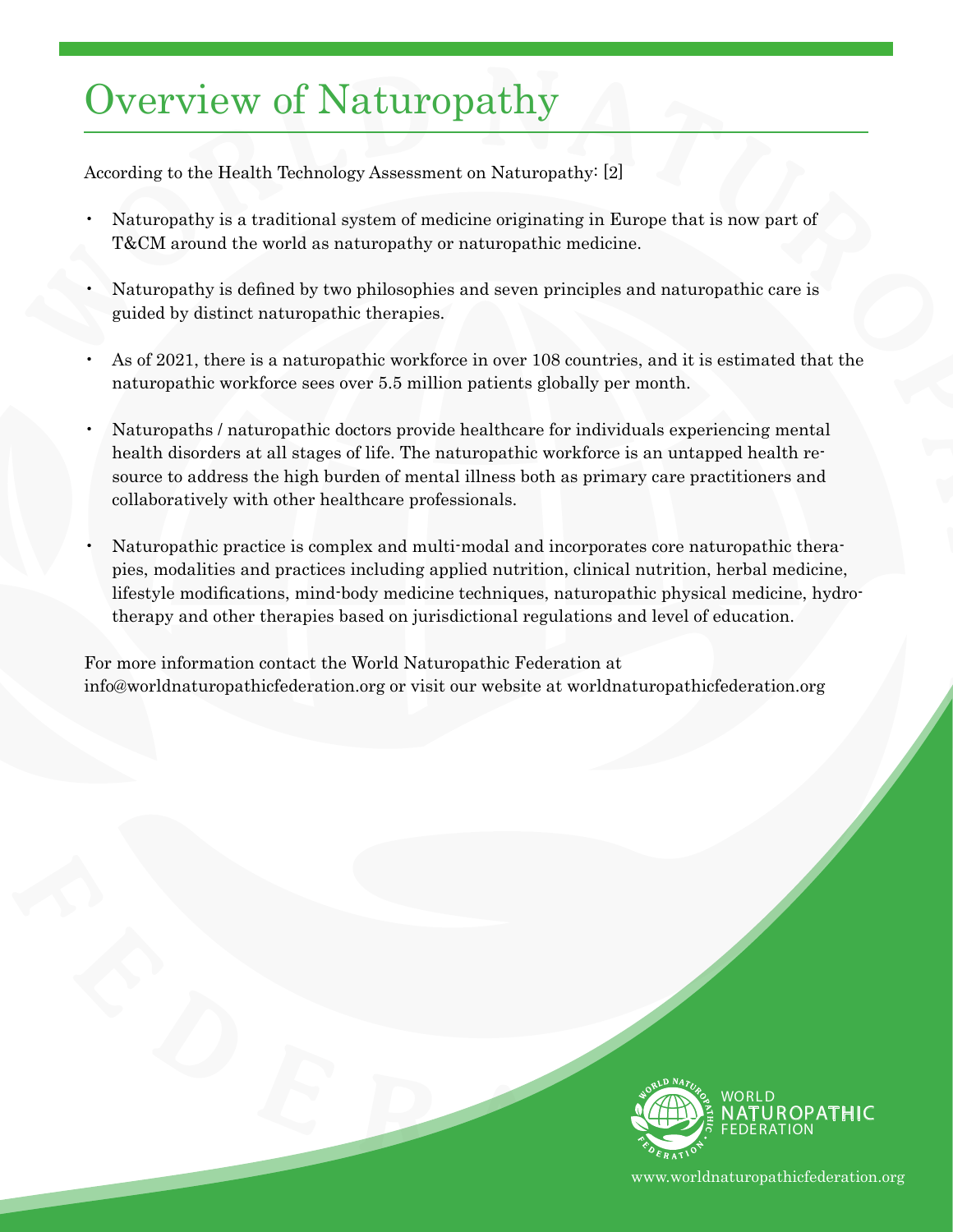## References

- 1. World Health Organization. *Mental Health* (2021). WHO website. Accessed April 18th, 2021 [\[https://www.](https://www.who.int/health-topics/mental-health#tab=tab_1) [who.int/health-topics/mental-health#tab=tab\\_1](https://www.who.int/health-topics/mental-health#tab=tab_1)]
- 2. Lloyd I, Steel A, Wardle J. *Naturopathy, practice, effectiveness, economics & safety*. World Naturopathic Federation. 2021. [\[https://worldnaturopathicfederation.org/project/health-technology-assessment-natu](https://worldnaturopathicfederation.org/project/health-technology-assessment-naturopathy/)[ropathy/\]](https://worldnaturopathicfederation.org/project/health-technology-assessment-naturopathy/)
- 3. Collins KA, Westra HA, Dozois DJ, Burns DD. *Gaps in accessing treatment for anxiety and depression: challenges for the delivery of care*. Clinical psychology review. 2004 Sep 1;24(5):583-616.
- 4. Jorm, A.F.; Patten, S.B.; Brugha, T.S.; Mojtabai, R. *Has increased provision of treatment reduced the prevalence of common mental disorders?* Review of the evidence from four countries. World Psychiatry 2017,  $16, 90 - 9$
- 5. World Health Organization (WHO). *WHO Global Report on Traditional and Complementary Medicine*. (2019). Accessed February 19th, 2022. [[https://apps.who.int/iris/bitstream/handle/10665/312342/9789241](https://apps.who.int/iris/bitstream/handle/10665/312342/9789241515436-eng.pdf?sequence=1&isAllowed=y) [515436-eng.pdf?sequence=1&isAllowed=y](https://apps.who.int/iris/bitstream/handle/10665/312342/9789241515436-eng.pdf?sequence=1&isAllowed=y)]
- 6. Steel A, Foley H, Bradley R, Van De Venter C, Lloyd I, Schloss J, et al. *Overview of international naturopathic practice and patient characteristics: results from a cross-sectional study in 14 countries*. BMC Complementary Medicine and Therapies. 2020;20(1):59. <https://pubmed.ncbi.nlm.nih.gov/32070338/>
- 7. Foley, H. Steel, A. Adams, J. *Perceptions of person-centered care amongst individuals with chronic conditions who consult complementary medicine practitioners*. Complementary Therapies in Medicine. August 2020;52:102518 [http://imjournal.com/oa/evidence\\_supporting-a\\_phased\\_immuno-physiological\\_approach\\_](http://imjournal.com/oa/evidence_supporting-a_phased_immuno-physiological_approach_ to_covid-19_from_prevention_through_recovery/) [to\\_covid-19\\_from\\_prevention\\_through\\_recovery/](http://imjournal.com/oa/evidence_supporting-a_phased_immuno-physiological_approach_ to_covid-19_from_prevention_through_recovery/)
- 8. Steel A, Lloyd I. *Community education and health promotion activities of naturopathic practitioners: results of an international cross-sectional survey*. BMC Complementary Medicine and Therapies, 2021. <https://pubmed.ncbi.nlm.nih.gov/34847899/>
- 9. Cooley K, Szczurko O, Perri D, Mills EJ, Bernhardt B, Zhou Q, Seely D. *Naturopathic care for anxiety: a randomized controlled trial ISRCTN78958974*. PLoS One. 2009 Aug 31;4(8):e6628.
- 10. Breed C, Bereznay C. *Treatment of depression and anxiety by naturopathic physicians: an observational study of naturopathic medicine within an integrated multidisciplinary community health center*. The Journal of Alternative and Complementary Medicine. 2017 May 1;23(5):348-54.
- 11. Wolters M, von der Haar A, Baalmann AK, Wellbrock M, Heise TL, Rach S. *Effects of n-3 Polyunsaturated Fatty Acid Supplementation in the Prevention and Treatment of Depressive Disorders-A Systematic Review and Meta-Analysis*. Nutrients. 2021 Mar 25;13(4):1070. doi: 10.3390/nu13041070. PMID: 33806078; PMCID: PMC8064470.